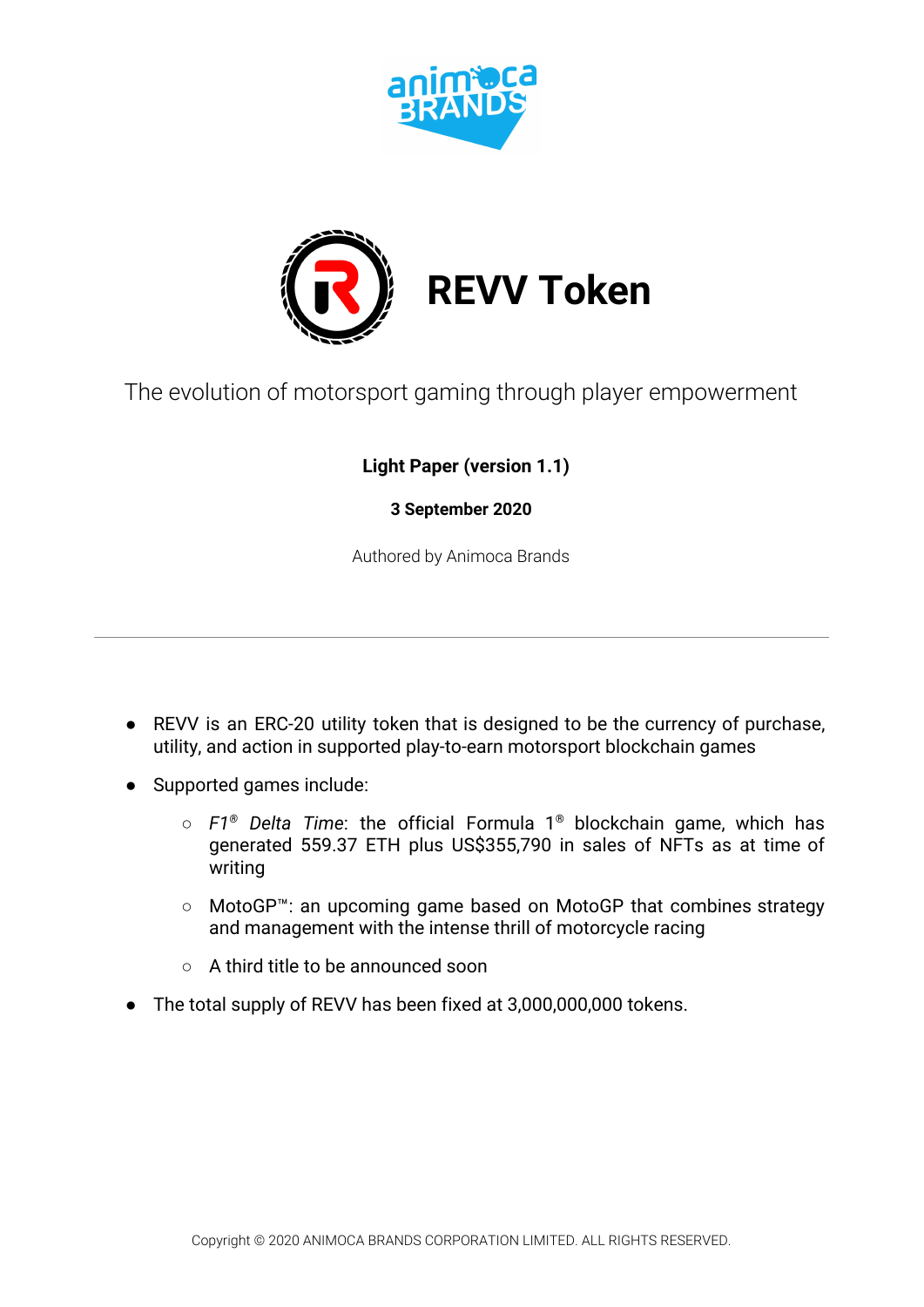

# **1. Introducing REVV**

The REVV token is a fungible cryptographic token that exists on the Ethereum blockchain. A fungible token is an asset that is interchangeable with tokens of the same type, so that one REVV token always has the same value and properties as any other single REVV token.

REVV is the main utility token and in-game currency of the branded motorsports games produced by Animoca Brands, including *F1 ® Delta Time*, an upcoming title based on MotoGP™ intellectual property, and a third title to be announced soon. REVV is being leveraged as a cross-title utility, and the driving force behind the Play-to-Earn model.

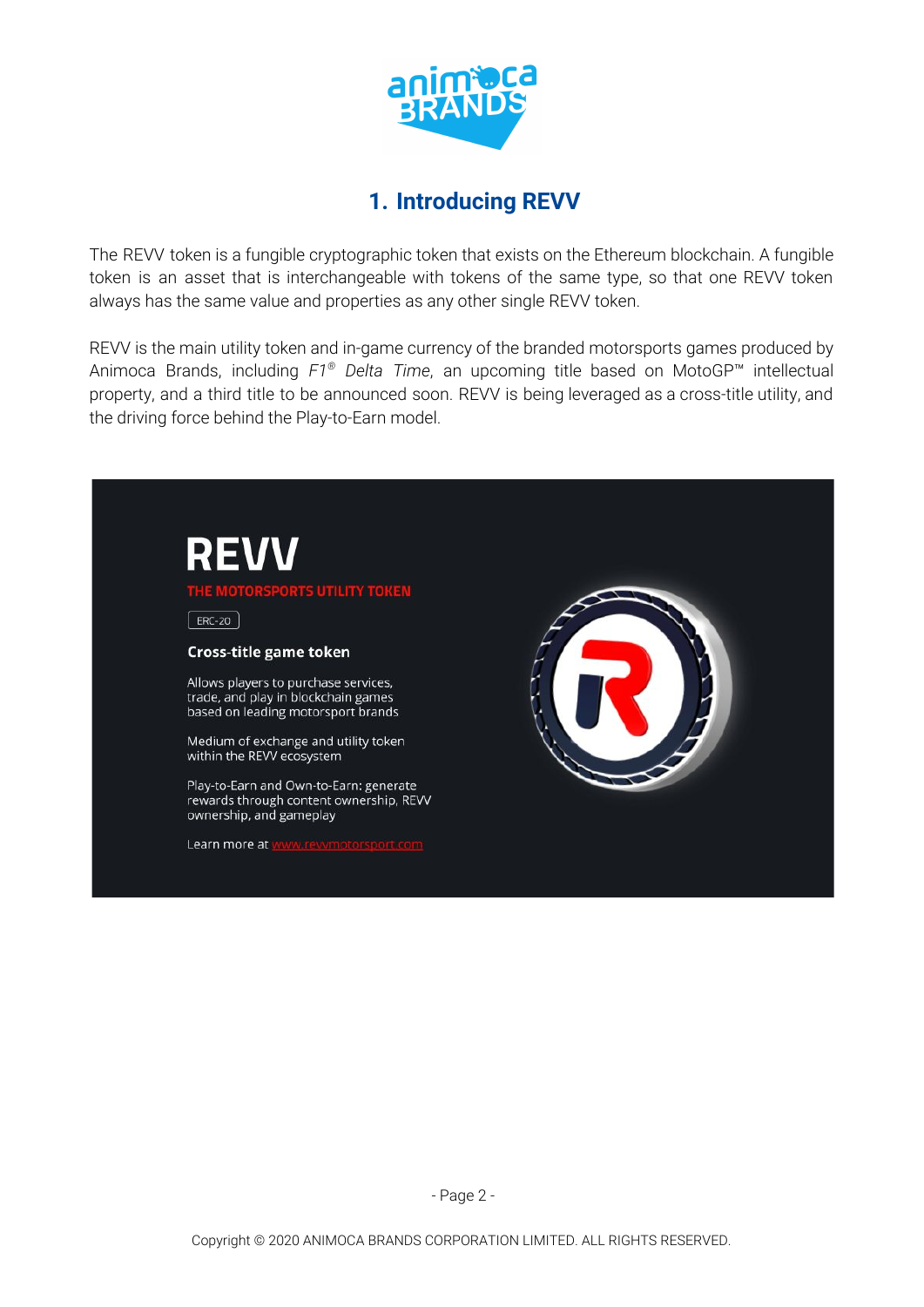

# **2. REVV Anatomy**

REVV is a standard Ethereum ERC-20 token with commonly used interfaces. It also supports contract operators whitelisting to provide approval-free REVV tokens transfers throughout the company's contracts ecosystem. This also brings the potential for frictionless native meta-transactions: the ability to push transactions on the blockchain using REVV as the payment token for the gas, without requiring the native ETH token at all.

REVV implements the ERC-165 introspection standard, with the following ERC-165 interfaces supported:

| <b>Name</b>      | <b>Reference Interface</b>                                                                                                    | <b>ERC165 Interface ID(s)</b>                                                                |
|------------------|-------------------------------------------------------------------------------------------------------------------------------|----------------------------------------------------------------------------------------------|
| $ERC-165 (EIP)$  | https://aithub.com/OpenZeppelin/openzep<br>pelin-contracts/blob/v3.1.0/contracts/intro<br>spection/IERC165.sol                | 0x01ffc9a7                                                                                   |
| $ERC-20 (EIP)$   | https://github.com/animocabrands/ethere<br>um-contracts-erc20_base/blob/v3.0.0a/co<br>ntracts/token/ERC20/IERC20.sol          | Ax36372b87                                                                                   |
| FRC-20 Detailed  | https://github.com/animocabrands/ethere<br>um-contracts-erc20_base/blob/v3.0.0a/co<br>ntracts/token/ERC20/IERC20Detailed.sol  | 0xa219a025<br>$name()$ : $0x06fdde03$<br>$symbol($ ): $0x95d89b41$<br>decimals(): 0x313ce567 |
| ERC-20 Allowance | https://github.com/animocabrands/ethere<br>um-contracts-erc20_base/blob/v3.0.0a/co<br>ntracts/token/ERC20/IERC20Allowance.sol | 0x9d075186                                                                                   |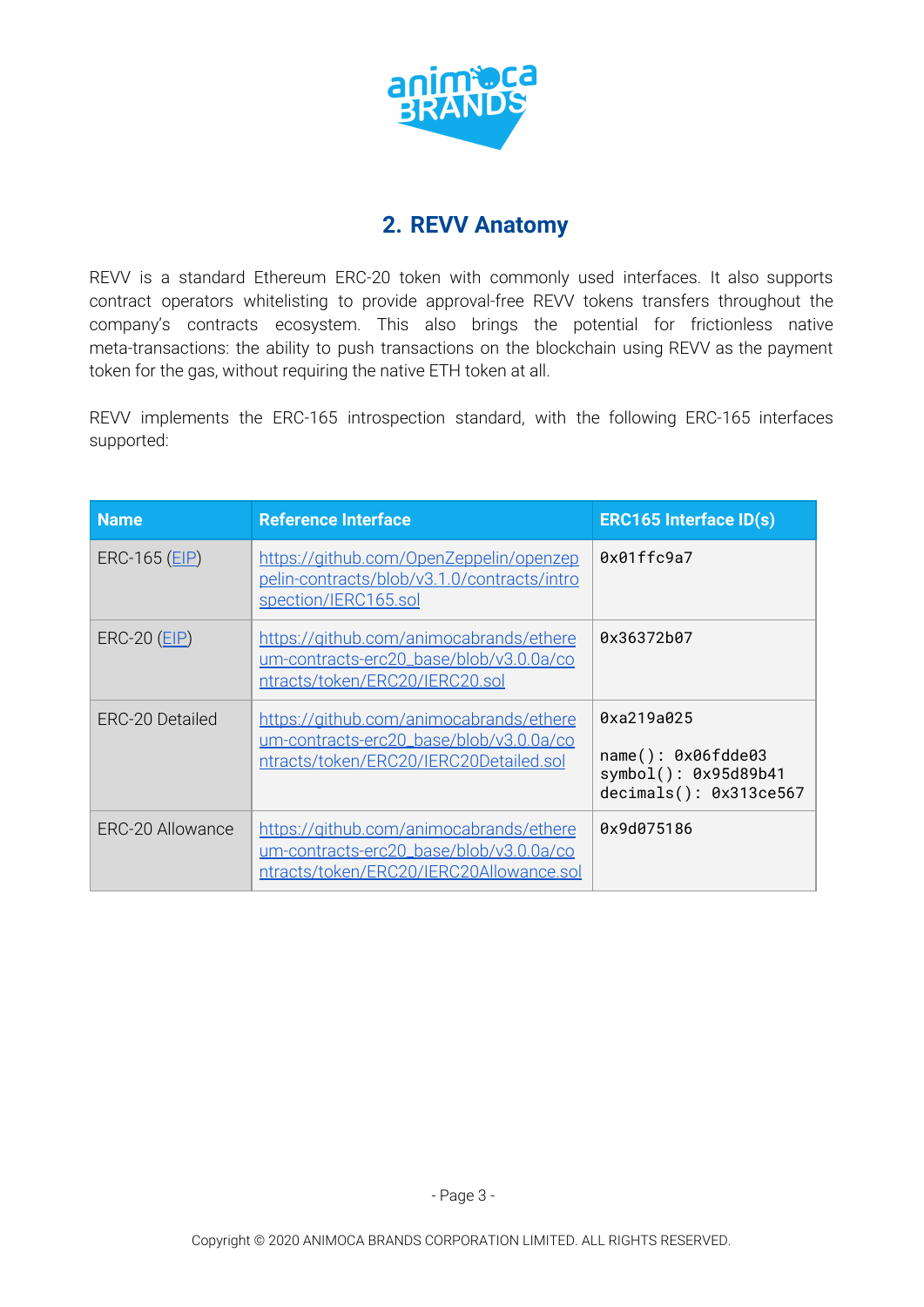

## **3. Token Economy**

REVV is a true utility token that has real use beyond any innate stored value. The purpose of REVV is to serve as a single currency connecting multiple Animoca Brands blockchain game titles based on motorsport intellectual property. REVV won't be burned through use, but instead will be reintroduced back into the economy after it is used by players for gameplay fees and NFT purchases.

## **3.1 REVV Allocation**

Predefined amounts of REVV are initially allocated to *F1 ® Delta Time* and *MotoGP*. The Reserve will provide token allocations to new titles as they are added to the REVV ecosystem.



### **REVV Total Token Supply Distribution (%)**

| <b>Allocation Type</b>        | <b>REVV Amount</b> |
|-------------------------------|--------------------|
| Reserve                       | 1,300,000,000      |
| Initial DEX Offering          | 250,000,000        |
| Team & Advisors               | 300,000,000        |
| <b>Player Reward Reserve</b>  | 250,000,000        |
| $F1^{\circledast}$ Delta Time | 500,000,000        |
| MotoGP <sup>™</sup> Project   | 400,000,000        |
| Total                         | 3,000,000,000      |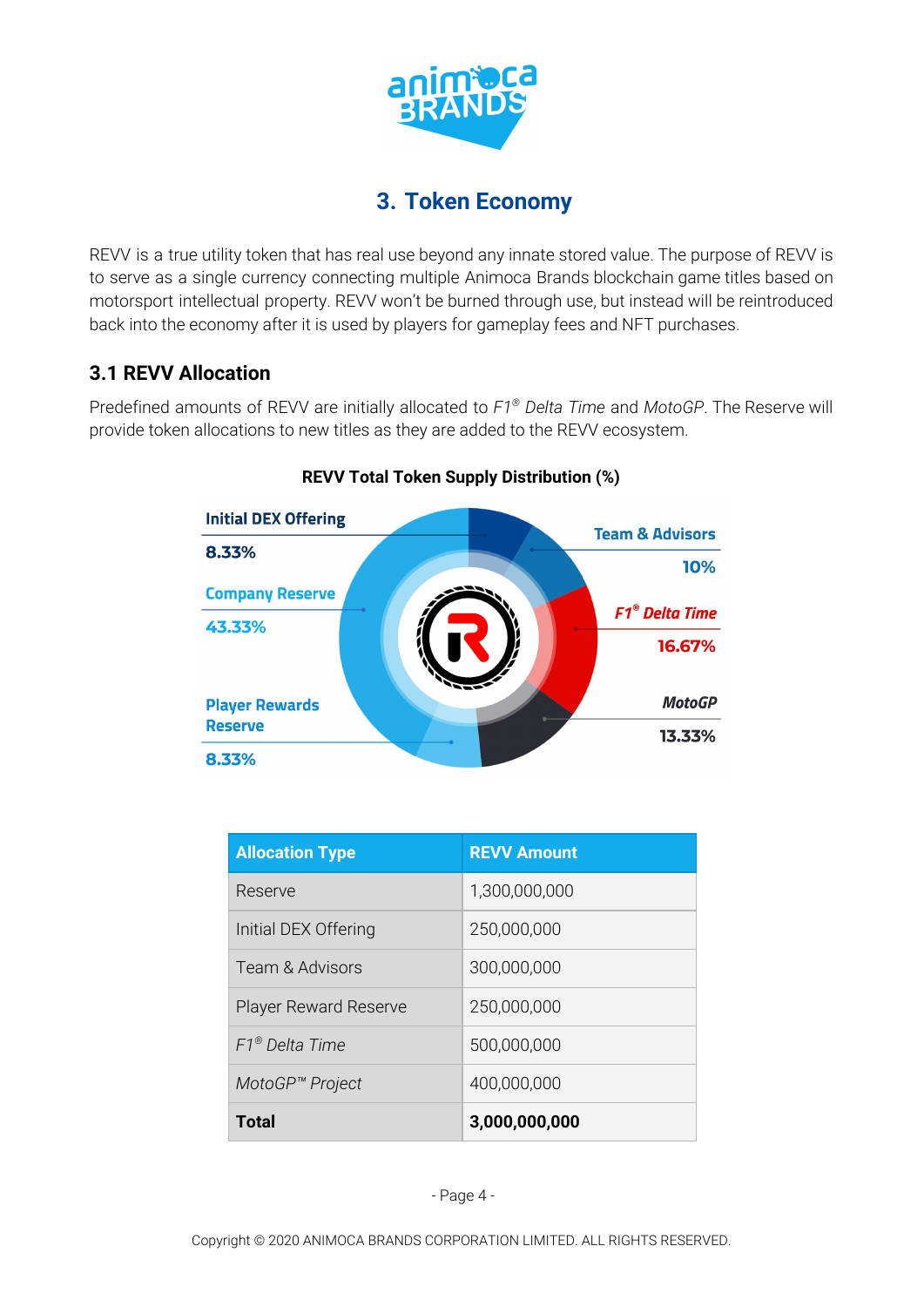

### **3.2 REVV Release Schedule**

This release schedule image displays the percentage of the total supply of REVV that will enter into circulation, starting from the September 2020 offering until year-end 2023. The Reserve (not shown) will be utilised to provide allocations of REVV to new titles that are added to the REVV ecosystem.

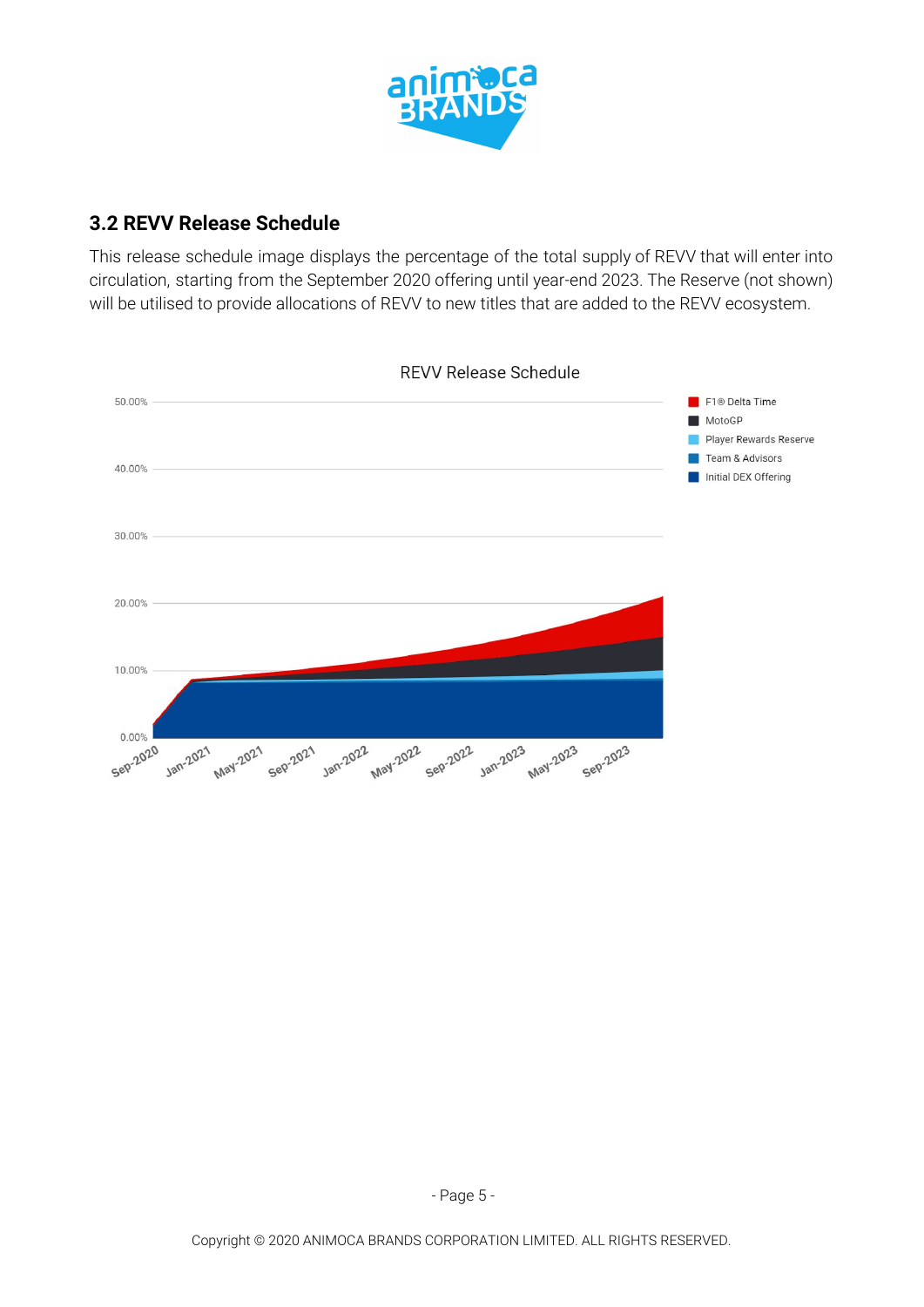

## **4. Token Utility**

### **4.1** *F1 ® Delta Time*

*F1 ® Delta Time* provides the first reference for how REVV can be used in Animoca Brands' blockchain titles, with each additional supporting title adding value and utility to the broader REVV ecosystem and the token itself.

| <b>Utility</b>             | <b>Description</b>                                                                                                                                                                                                                                                                    |
|----------------------------|---------------------------------------------------------------------------------------------------------------------------------------------------------------------------------------------------------------------------------------------------------------------------------------|
| <b>NFT Purchases</b>       | REVV will be used as a means to purchase<br>exclusive $F1^{\circledast}$ Delta Time NFTs. The number of<br>NFTs made available for purchase will be<br>proportional to the amount of REVV<br><i>in</i><br>circulation.                                                                |
| <b>Gameplay Entry Fees</b> | Players of F1 <sup>®</sup> Delta Time pay REVV as an entry<br>fee for all of the gameplay modes, which<br>include the Time Trial and Grand Prix.                                                                                                                                      |
| <b>Gameplay Rewards</b>    | A portion of the gameplay fees collected in<br>each race will be used as player rewards, to be<br>granted to participating players based on their<br>race performance. A portion of the gameplay<br>fee will also be paid as dividends to the track's<br>owners.                      |
| Staking                    | Owners of race car NFTs can "stake" them to<br>earn REVV, the amount of which is determined<br>by the rarity and value of the NFT and the<br>length of the staking period. Players can also<br>stake REVV itself, and in return receive<br>additional REVV dividends as well as NFTs. |

#### **4.1.1 REVV allocation in** *F1 ® Delta Time*

In *F1 ® Delta Time*, REVV is pre-allocated to one of four REVV Pools.

**Reserve:** The Reserve is set aside to funnel REVV into the other pools when required as the player base grows.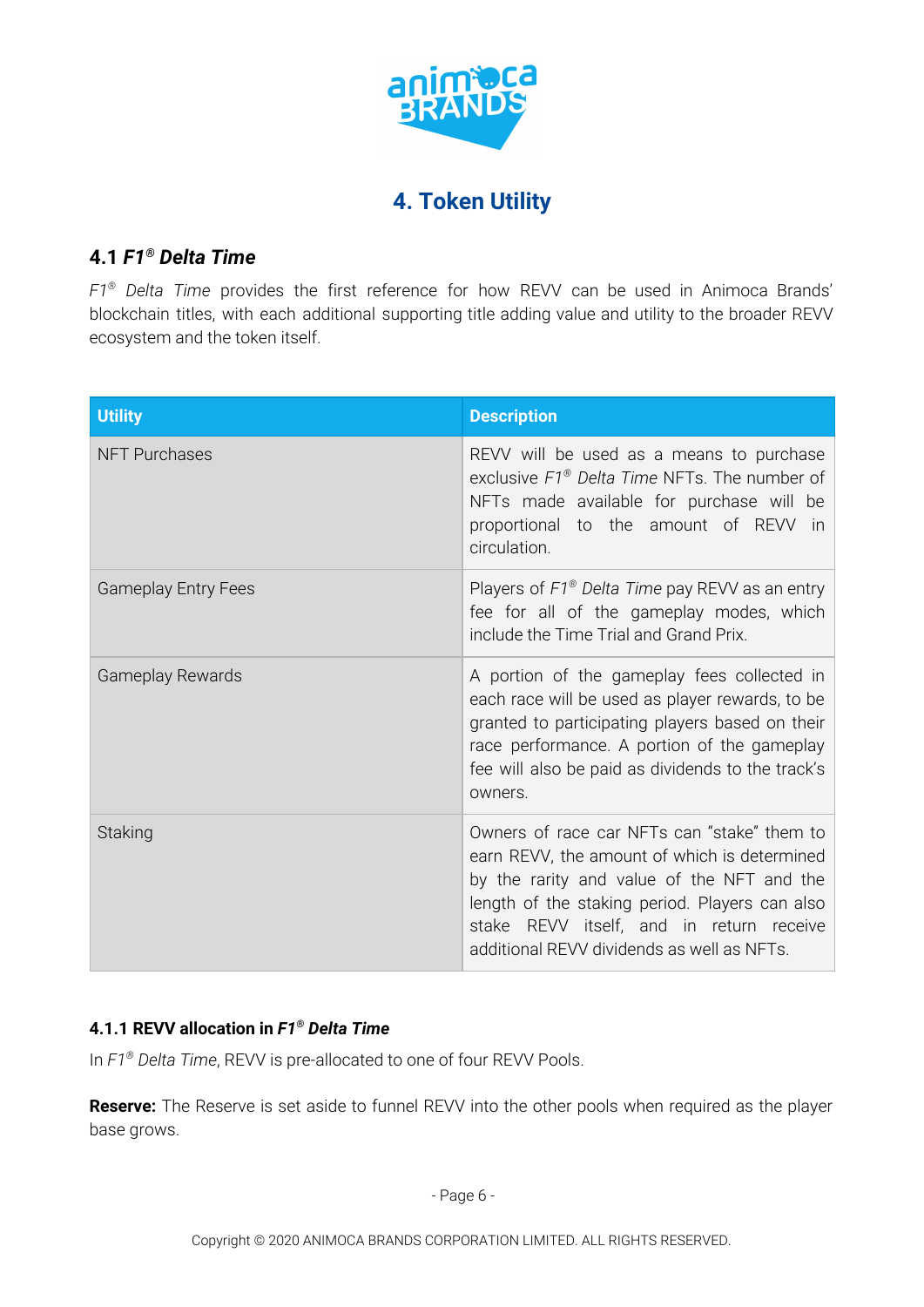

**Staking:** This is specific to the Staking feature. The Staking pool of 6,020,000 REVV is reserved for the 2019 race car NFTs, with this pool being active for 12 weeks after the launch of the Staking feature.

**Game Operations:** The Game Operations pool will provide gameplay incentives as new features are rolled out, by increasing the rewards for initial engagement.

**Promotion & Marketing:** This pool will be used for marketing initiatives, including promotional airdrops.



### **REVV Token Allocation in** *F1 ® Delta Time*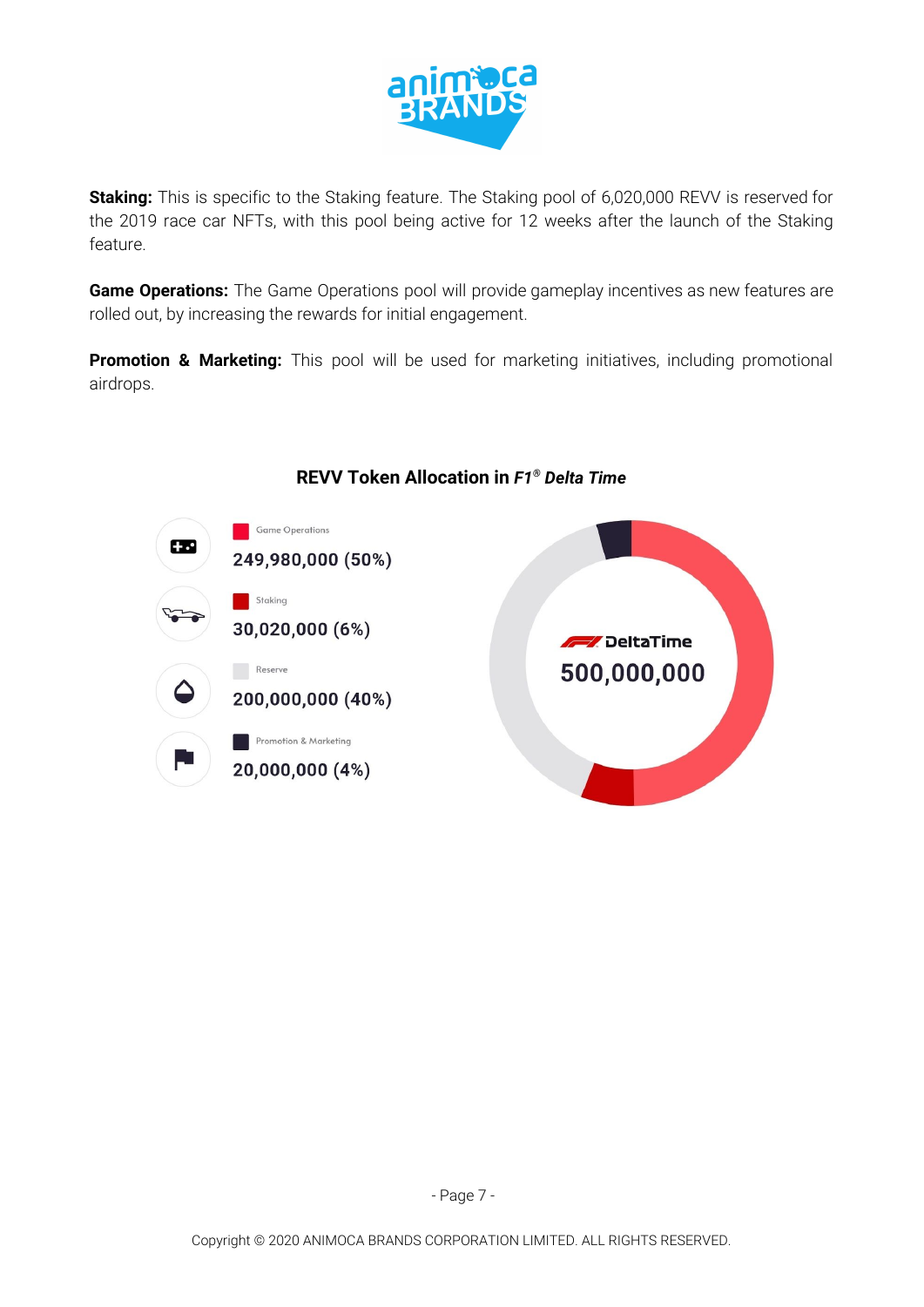





### **4.2 MotoGP**

Animoca Brands is developing a blockchain game based on FIM Road Racing World Championship Grand Prix, commonly known as MotoGP™ ("MotoGP"). The MotoGP game will combine the experiences of strategy and management with the intense thrill of motorcycle racing.

REVV will be the core currency of the MotoGP title, similarly to the way it is utilised in *F1 ® Delta Time*. More information about the MotoGP title will be released in the near future.

## **4.3 Unannounced project**

REVV will be the core currency of at least one other upcoming game, to be announced in the near future.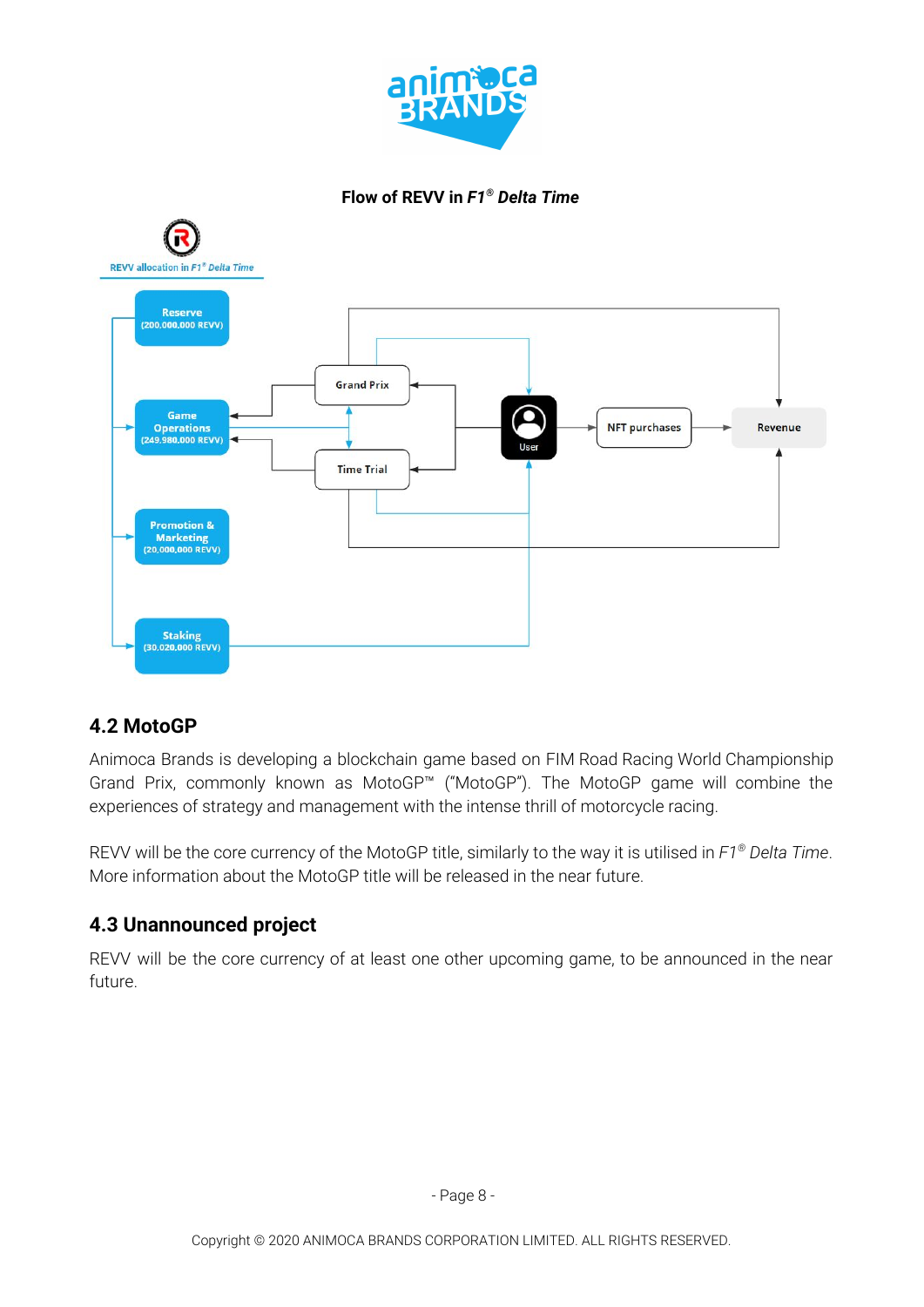

# **4. REVV Community Overview**

### **5.1 Social activity**

Development strategy for the REVV Token platform is currently focused around an audience that uses English as the common language, with plans to support additional languages as the project grows. As the first available product in the REVV ecosystem, a significant portion of current activity occurs in *F1 ® Delta Time* channels. Additional social resources will be set up and deployed to service the upcoming game based on MotoGP as that product's beta launch approaches. A third motorsport blockchain-based title that will be part of the REVV ecosystem will be announced in the near future.

## **5.2 Current growth and distribution strategies of REVV**

- Partnering directly with well-known IPs and engaging their existing fans
- Conducting Non Fungible Token (NFT) sales to promote the soon-to-be-launched games and encouraging secondary market transactions
- Competitions and rewards for existing content owners
- Play-To-Earn mechanism in the form of a beta mini game, to engage/attract existing/new users

## **5.3 Future growth and distribution strategies of REVV**

- Expansion of the REVV ecosystem, which currently includes *F1 ® Delta Time*, with a game based on MotoGP in production, and a third title to be announced in the near future
- Conducting staking programs to incentivise community participation
- Additional Play-To-Earn mechanisms to be launched
- AMA sessions to engage with the community
- Further competitions to encourage content collection, following and active participation
- Active marketing campaigns

## **5.4 Community and social channels as of 2 September 2020**

| <b>REVV Telegram Community</b>     | <b>Animoca Brands Twitter</b>             |
|------------------------------------|-------------------------------------------|
| <b>REVV Telegram Announcements</b> | F1 <sup>®</sup> Delta Time Twitter        |
| <b>REVV Twitter</b>                | F1 <sup>®</sup> Delta Time Discord        |
| <b>Animoca Brands Medium</b>       | F1 <sup>®</sup> Delta Time Medium         |
| <b>Animoca Brands Youtube</b>      | <b>F1<sup>®</sup> Delta Time Youtube</b>  |
| <b>Animoca Brands Facebook</b>     | <b>F1<sup>®</sup> Delta Time Facebook</b> |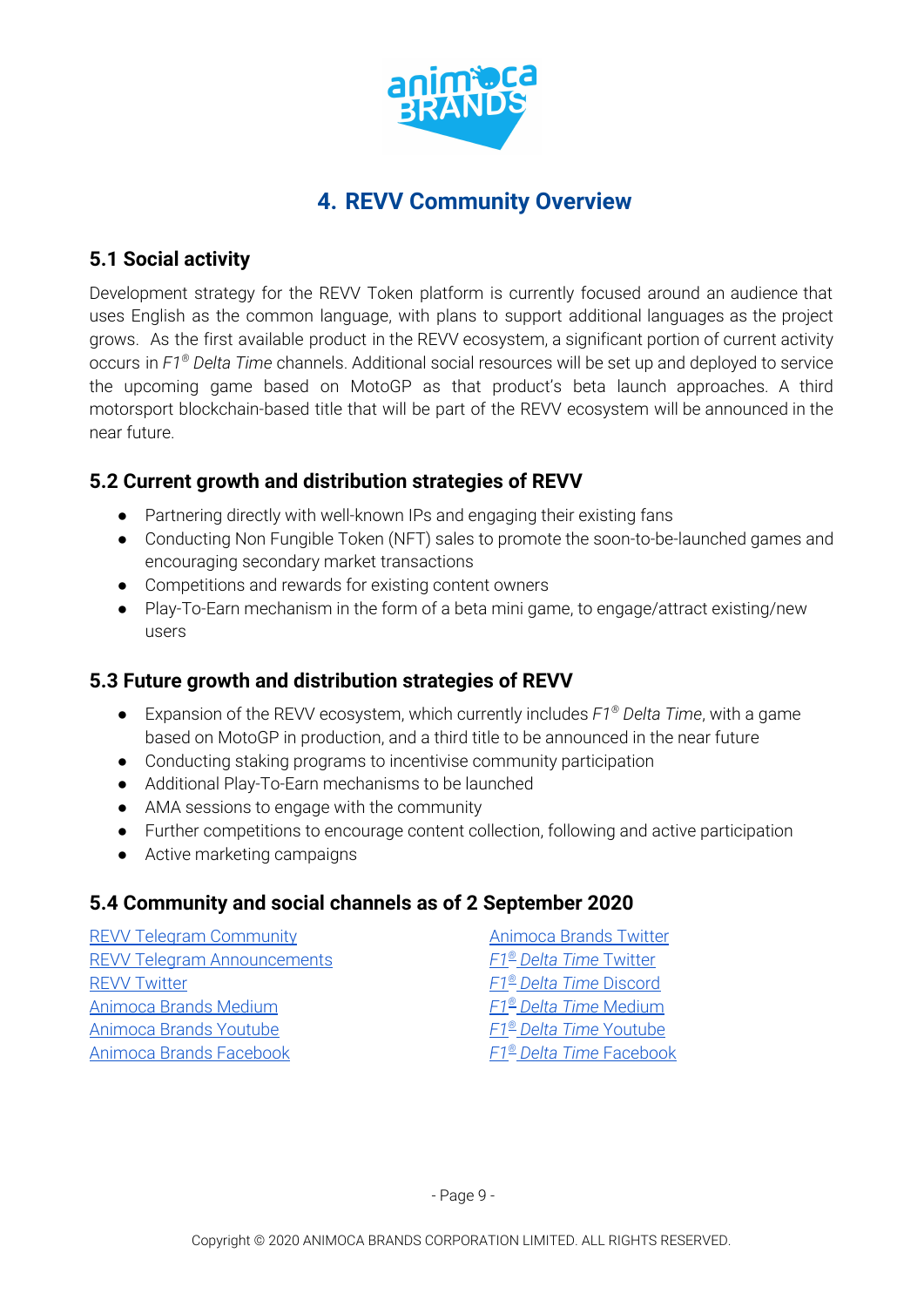

## **5. Project Advisors**



**[Holly](https://www.linkedin.com/in/hollyhliu/) Liu** Kabam Co-Founder, visiting partner at Y Combinator



**[Benjamin](https://www.linkedin.com/in/benjamin-rameau-57b156134/) Rameau** CEO of Smile Research, former VC and M&A at Binance



**[Sebastien](https://www.linkedin.com/in/borgetsebastien) Borget** COO and Co-Founder at Pixowl, and The Sandbox, President of Blockchain Game Alliance



**Ed [Fries](https://www.linkedin.com/in/edfries/)** Former VP at Microsoft, Founder of Xbox Game Studios



**[Sherman](https://www.linkedin.com/in/sherm8n/) Lee** Founder Raven Protocol, angel investor at Deep Ventures



**[Gabby](https://www.linkedin.com/in/gabbydizon/) Dizon** Founder Alto.io, CEO of Altitude Games



**Mikhael [Naayem](https://www.linkedin.com/in/miknaayem)** Chief Business Officer and Co-Founder at Dapper Labs



**Mark [Cheng](https://www.linkedin.com/in/chenghtmark/)** Partner at Mind Fund Group

**[Aleksander](https://www.linkedin.com/in/psycheout86) Leonard Larsen** COO and Co-Founder at Axie Infinity, Secretary Board of Directors at Blockchain Game Alliance

- Page 10 -